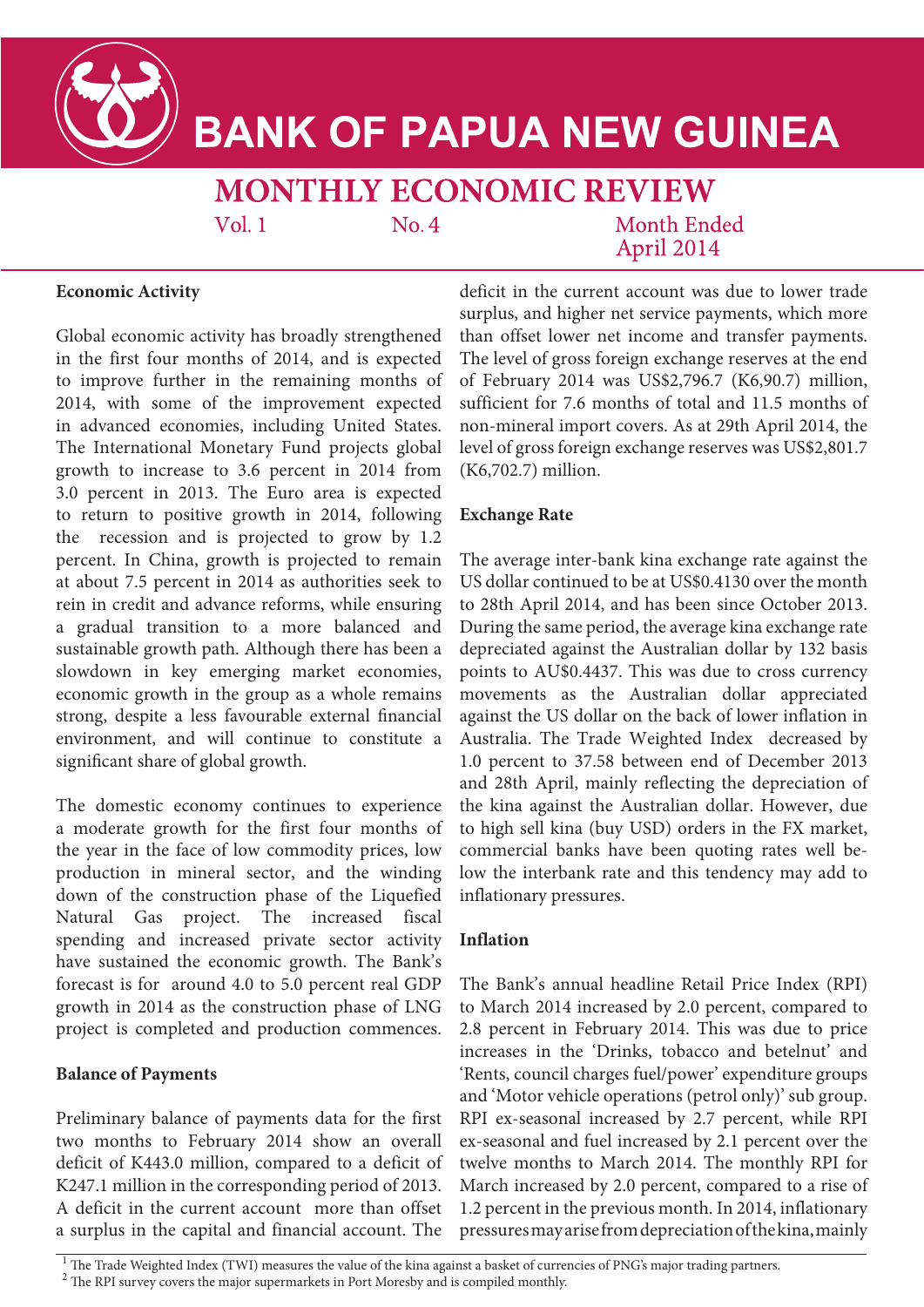due to high import demand associated with high Government spending and private sector demand.

#### **Fiscal Operation**

Preliminary estimates of the fiscal operations of the National Government in January 2014 show an overall surplus of K195.5 million, compared to a surplus of K187.8 million in the corresponding month of 2013. This represents 0.5 percent of nominal GDP and reflects higher revenue, which more than offset an increase in expenditure. The budget surplus and external borrowing of K2.6 million from concessional sources were used to repay domestic borrowing of K198.1 million, mainly net retirement of Government securities and cheques presented for payment by other resident sectors. The Government's weekly cash flow for week-ending 25th April 2014 shows a closing position of K254.8 million. The Government expects around K200.0 million in mineral tax receipts in early May 2014. The domestic financing of the 2014 budget deficit by the Government through issuance of its securities would assist the Central Bank in absorbing some of the excess liquidity. However, the second round effect when the raised funds are disbursed through the commercial banks for spending will add to liquidity, and the Central Bank has to account for this in its liquidity management.

# **Domestic Interest Rates & Monetary Aggregates**

Over the month to 28th April 2014, Central Bank Bill (CBB) rates increased for all maturities, except for the 28-day rate. The 63-day, 91-day and 182-day rates increased to 2.29, 2.44 and 2.62 percent, respectively from 2.24, 2.39 and 2.53 percent, while the 28-day rate remained at 1.84 percent. Treasury

bill rates also increased. The 182 and 365 days rates increased to 3.53 percent and 5.80 percent from 3.33 percent and 5.54 percent, respectively. The wholesale deposit rates decreased across all terms.

Broad money supply (M3\*) increased by 4.3 percent over the year to March 2014, compared to an increase of 8.9 percent in the corresponding period in 2013. The lower growth was mainly driven by increases in net claims on Government and private sector credit, which more than offset a decline in net foreign assets. Monetary base increased by 3.6 percent in March 2014, compared to an increase of 12.7 percent in the corresponding period in 2013. This was due to increases in deposits of commercial banks at the Central Bank and currency in circulation.

Over the year to 25th April 2014, average lending by banks increased by 16.4 percent to K8,864.0 million. The commercial bank deposits decreased by K255.5 million to K18,116.0 million between December 2013 and week-ending 25th April 2014, reflecting net deposits by the mining, petroleum, government, finance, construction, manufacturing, communication and other business sectors.

#### **Monetary Policy**

With the expected depreciation of the kina, especially in the first half of 2014, associated with high import demand and low export receipts, inflationary pressures may persists. The Bank is therefore taking a cautious approach by maintaining its neutral stance of monetary policy. The policy signalling rate, the Kina Facility Rate, is maintained at 6.25 percent for the month of April 2014.